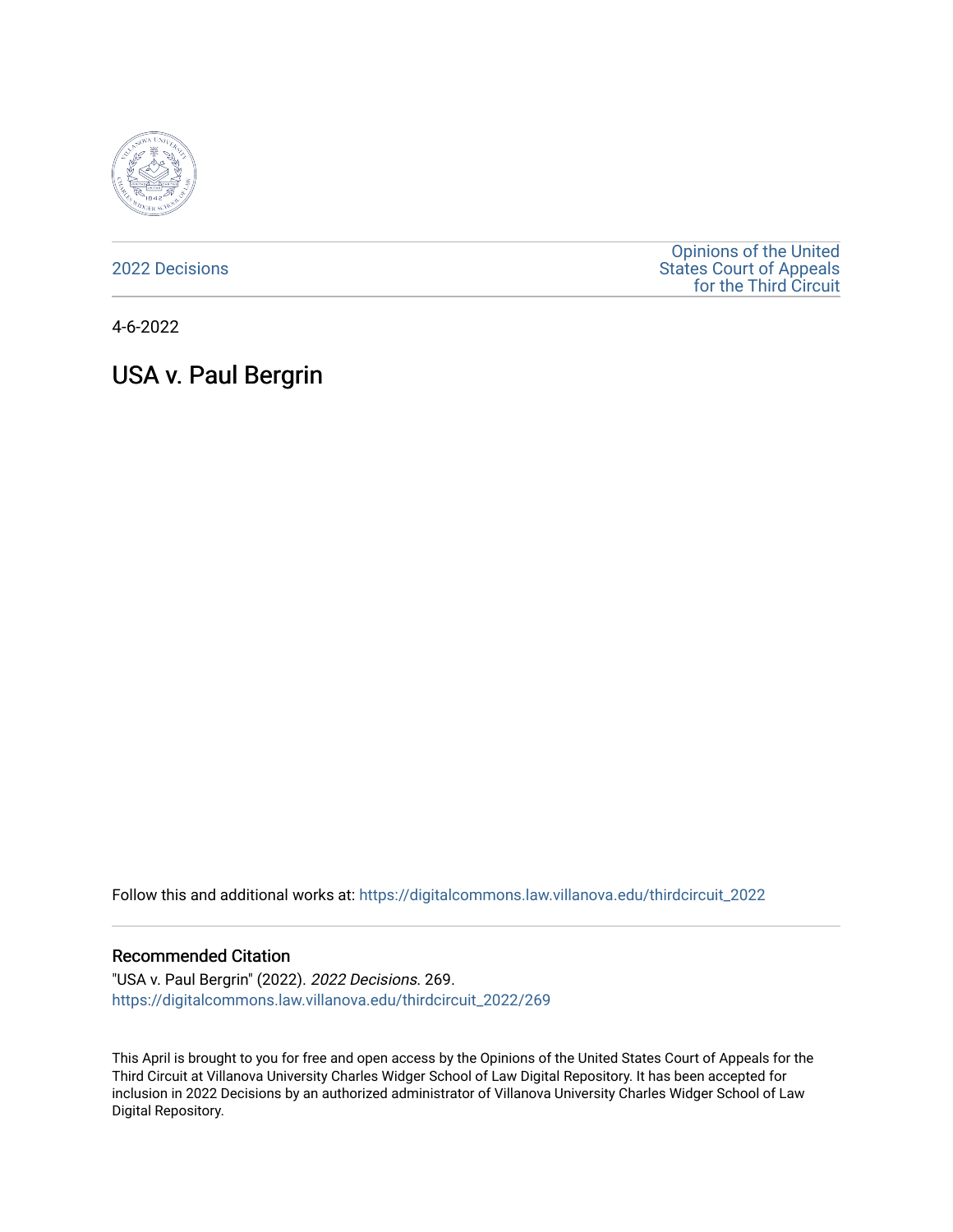# **NOT PRECEDENTIAL** UNITED STATES COURT OF APPEALS FOR THE THIRD CIRCUIT

No. 20-2828 \_\_\_\_\_\_\_\_\_\_\_\_\_

\_\_\_\_\_\_\_\_\_\_\_\_\_

# UNITED STATES OF AMERICA

v.

PAUL W. BERGRIN, Appellant

On Appeal from the United States District Court for the District of New Jersey (D.C. No. 2-09-cr-00369-001) District Judge: Honorable Madeline C. Arleo

\_\_\_\_\_\_\_\_\_\_\_\_\_\_\_

\_\_\_\_\_\_\_\_\_\_\_\_\_\_\_

Argued November 17, 2021

Before: AMBRO, JORDAN, and ROTH, *Circuit Judges*

(Filed: April 6, 2022) \_\_\_\_\_\_\_\_\_\_\_\_\_\_\_

Lawrence S. Lustberg [**ARGUED**] Gibbons One Gateway Center Newark, NJ 07102 *Counsel for Appellant*

Mark E. Coyne [**ARGUED**] Steven G. Sanders Office of United States Attorney 970 Broad Street – Rm. 700 Newark, NJ 07102 *Counsel for Appellee*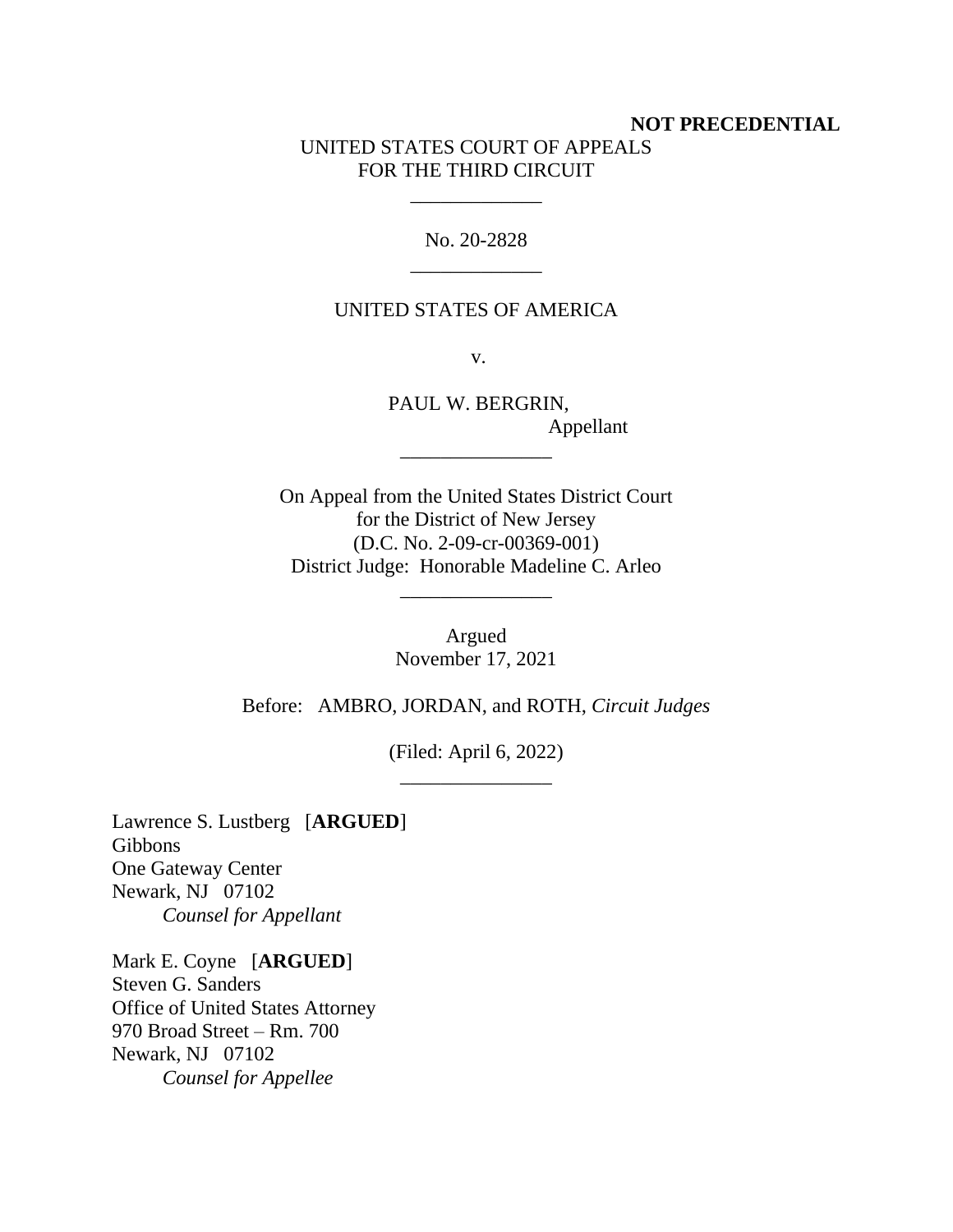# OPINION \_\_\_\_\_\_\_\_\_\_\_\_\_\_\_

#### JORDAN, *Circuit Judge*.

Paul Bergrin was a high-profile criminal defense attorney who became a highprofile criminal. In 2013, after a seven-week trial, he was convicted of conspiring to kill adverse witnesses and operating a drug-trafficking business out of his law offices. He now seeks a new trial, alleging that he and his team of private investigators have since found an assortment of individuals who would testify that he was framed. The District Court denied his motion, rejecting all of his arguments. So do we. Consequently, we will affirm.

## **I. BACKGROUND**<sup>1</sup>

Following service as a federal prosecutor, Bergrin began an apparently successful private practice representing people accused of crimes. The veneer of success peeled away in 2009, when he became the accused. As described in the operative indictment, the charges against him included instigating the murder of Kemo McCray to protect Bergrin's client, William Baskerville, from McCray's expected testimony (the "Kemo Murder"); plotting to kill witnesses in the case against Vicente Esteves (the "Esteves Plot"); and operating a drug-trafficking business. After Bergrin's first trial on the Kemo

This disposition is not an opinion of the full court and, pursuant to I.O.P. 5.7, does not constitute binding precedent.

<sup>1</sup> For more details about the charges against Bergrin, see *United States v. Bergrin*, 599 F. App'x 439 (3d Cir. 2014); *United States v. Bergrin*, 682 F.3d 261 (3d Cir. 2012); and *United States v. Bergrin*, 650 F.3d 257 (3d Cir. 2011).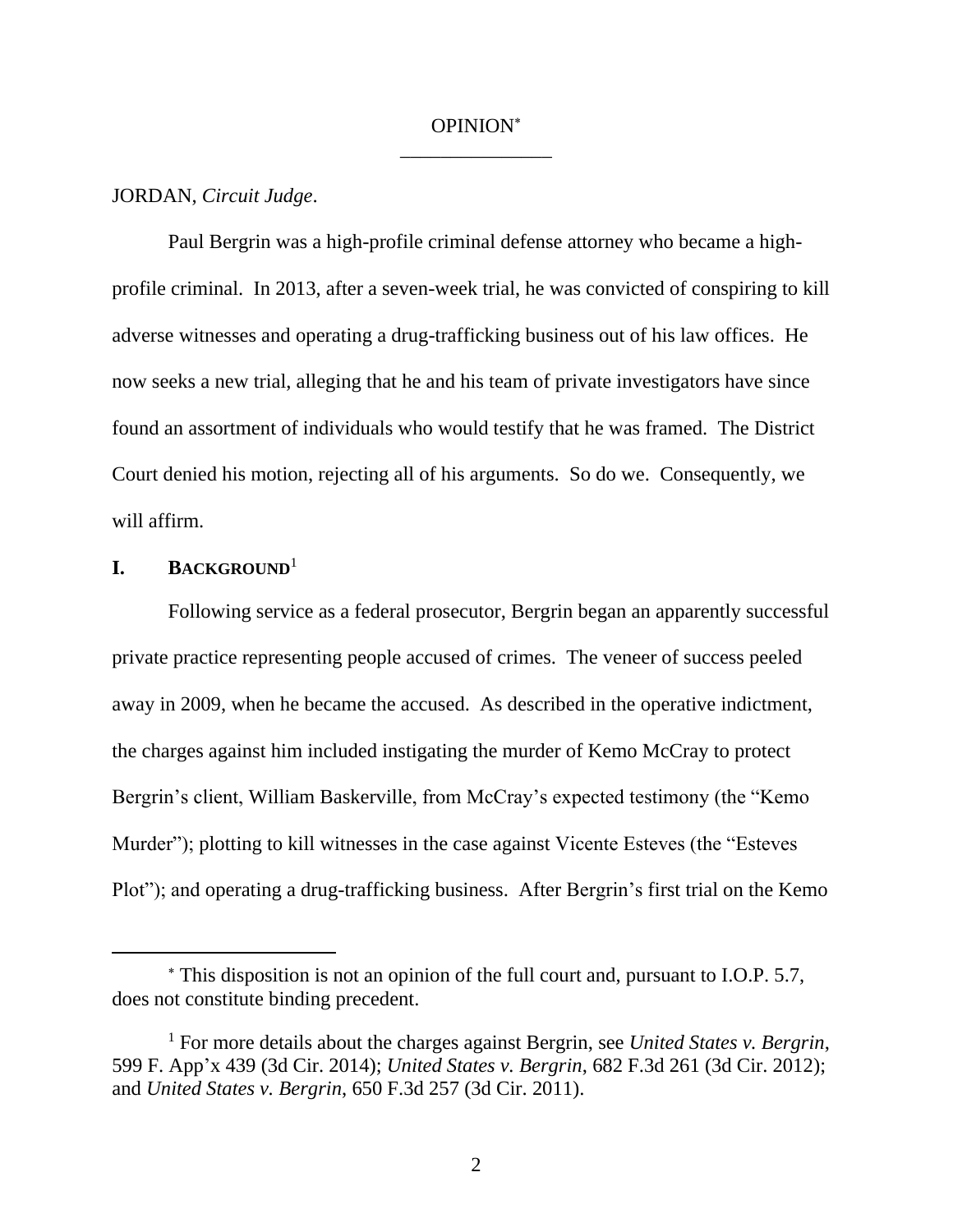Murder ended with a hung jury, the District Court held a second trial in 2013 that included additional charges related to the Esteves Plot and drug trafficking. Bergrin was convicted on all counts, and he was sentenced to concurrent terms of life imprisonment.

Pursuant to Federal Rule of Criminal Procedure 33, Bergrin filed a motion for a new trial. He claimed to have discovered new evidence – in the form of phone records, wiretap recordings, and statements from almost a dozen individuals – demonstrating that the prosecution's key witnesses lied during his trial. He also said that the prosecution suppressed certain exculpatory evidence in violation of its *Brady* obligations. The District Court denied Bergrin's motion, and he has timely appealed.

**II. DISCUSSION**<sup>2</sup>

#### **A. Motion for a New Trial Based on Newly Discovered Evidence**

We review for abuse of discretion the District Court's denial of a Rule 33 motion for a new trial based on new evidence. *United States v. Saada*, 212 F.3d 210, 215 (3d Cir. 2000). "[A] district court abuses its discretion if its decision rests upon a clearly erroneous finding of fact, an errant conclusion of law[,] or an improper application of law to fact." *United States v. Brown*, 595 F.3d 498, 511 (3d Cir. 2010) (citation omitted). "Courts should exercise great caution in setting aside a verdict reached after fullyconducted proceedings, and particularly so where the action has been tried before a jury."

<sup>&</sup>lt;sup>2</sup> The District Court had jurisdiction under 18 U.S.C. § 3231. We have jurisdiction pursuant to 28 U.S.C. § 1291.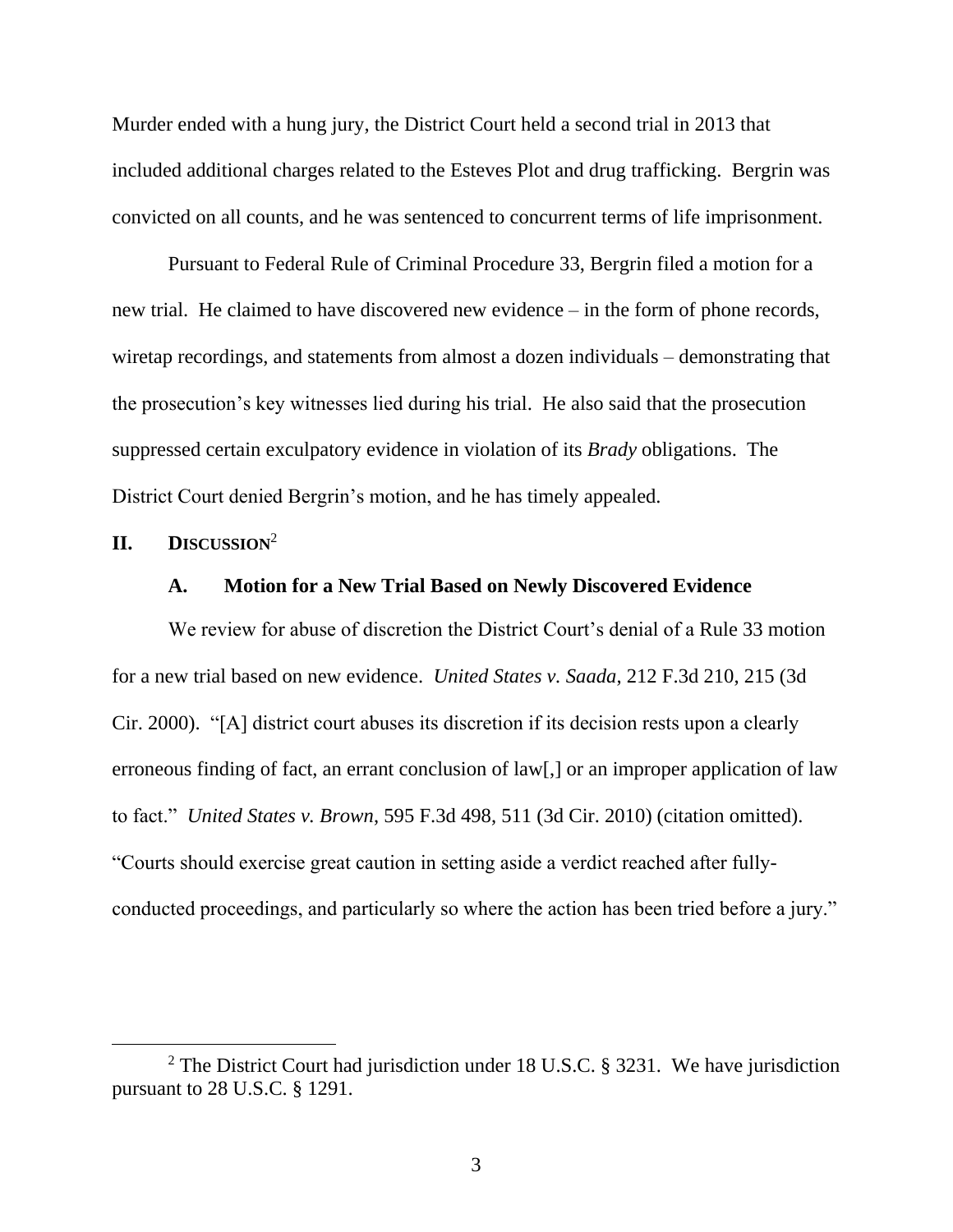*United States v. Kelly*, 539 F.3d 172, 182 (3d Cir. 2008) (internal quotation marks and citation omitted).

In *United States v. Iannelli*, 528 F.2d 1290 (3d Cir. 1976), we ruled that, when presented with allegedly new evidence, a district court may order a new trial on that basis only if the proffered evidence meets the following five requirements:

(a) the evidence must be[,] in fact, newly discovered, i.e., discovered since the trial; (b) facts must be alleged from which the court may infer diligence on the part of the movant; (c) the evidence relied on[] must not be merely cumulative or impeaching; (d) it must be material to the issues involved; and (e) it must be such, and of such nature, as that, on a new trial, the newly discovered evidence would probably produce an acquittal.

*Id.* at 1292. Failure to satisfy any of those requirements is a ground for denying the Rule 33 motion, *Kelly*, 539 F.3d at 182, and the movant bears a "heavy burden" in justifying a new trial. *Saada*, 212 F.3d at 216 (citation omitted).

Under the first two *Iannelli* requirements, evidence is not "newly discovered" if, at the time of trial, it was actually known or could have been known through reasonable diligence by the defendant or his counsel. *United States v. Cimera*, 459 F.3d 452, 461 (3d Cir. 2006). When determining whether the defendant exercised "reasonable diligence," the court must "carefully consider the factual circumstances of the case." *Id.* "[T]o satisfy the diligence standard, counsel must conduct further inquiry once the circumstances alert her to the existence of additional information that has a reasonable possibility of proving material to the defense." *United States v. Noel*, 905 F.3d 258, 272 (3d Cir. 2018).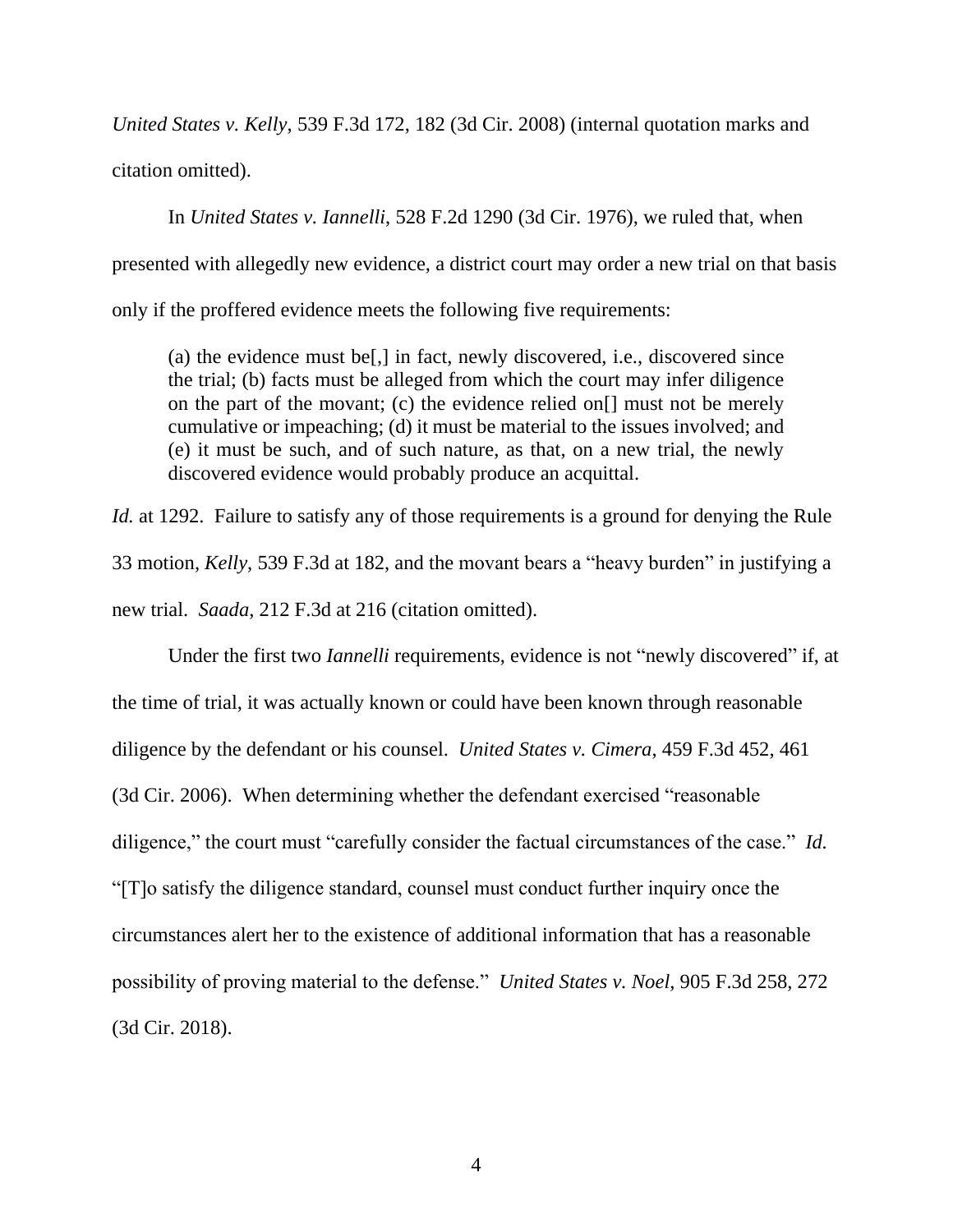Under the last *Iannelli* requirement, when determining whether the newly discovered evidence would probably result in an acquittal, the district court has to assess the credibility of the evidence. *Kelly*, 539 F.3d at 188 ("[I]t is the job of the district court, either on affidavits or after an evidentiary hearing[,] … to decide whether the newly discovered evidence is credible[.]" (citation omitted) (third alteration in original)). "[A] district court's statement that newly discovered evidence 'is not credible' … is perfectly acceptable as long as the court sets forth its reasoning." *Id.* at 189 n.14.If the district court determines that the evidence is credible, it must then determine "whether a jury probably would reach a different result upon hearing the new evidence." *Id.* at 189. In reaching that determination, the district court "must weigh the [new] testimony against all of the other evidence in the record," including what the jury already weighed in the defendant's initial trial. *Id.*

## **1. Evidence Relating to the Kemo Murder**

The record at trial<sup>3</sup> showed that Bergrin was the lawyer for a drug-trafficking organization run by Hakeem Curry. In that capacity, Bergrin was retained to represent Curry's underlings, including William Baskerville. After Baskerville was arrested in 2003 for selling crack cocaine, he told Bergrin that his "buyer" was a police informant named Kemo. Bergrin then met with Curry and several of his associates to discuss Baskerville's situation. We previously summarized that meeting as follows:

According to [Anthony] Young, [an associate of Curry who eventually became a key government witness,] Bergrin told the group that Baskerville

<sup>&</sup>lt;sup>3</sup> Our reference here is to the second trial, which produced the guilty verdicts.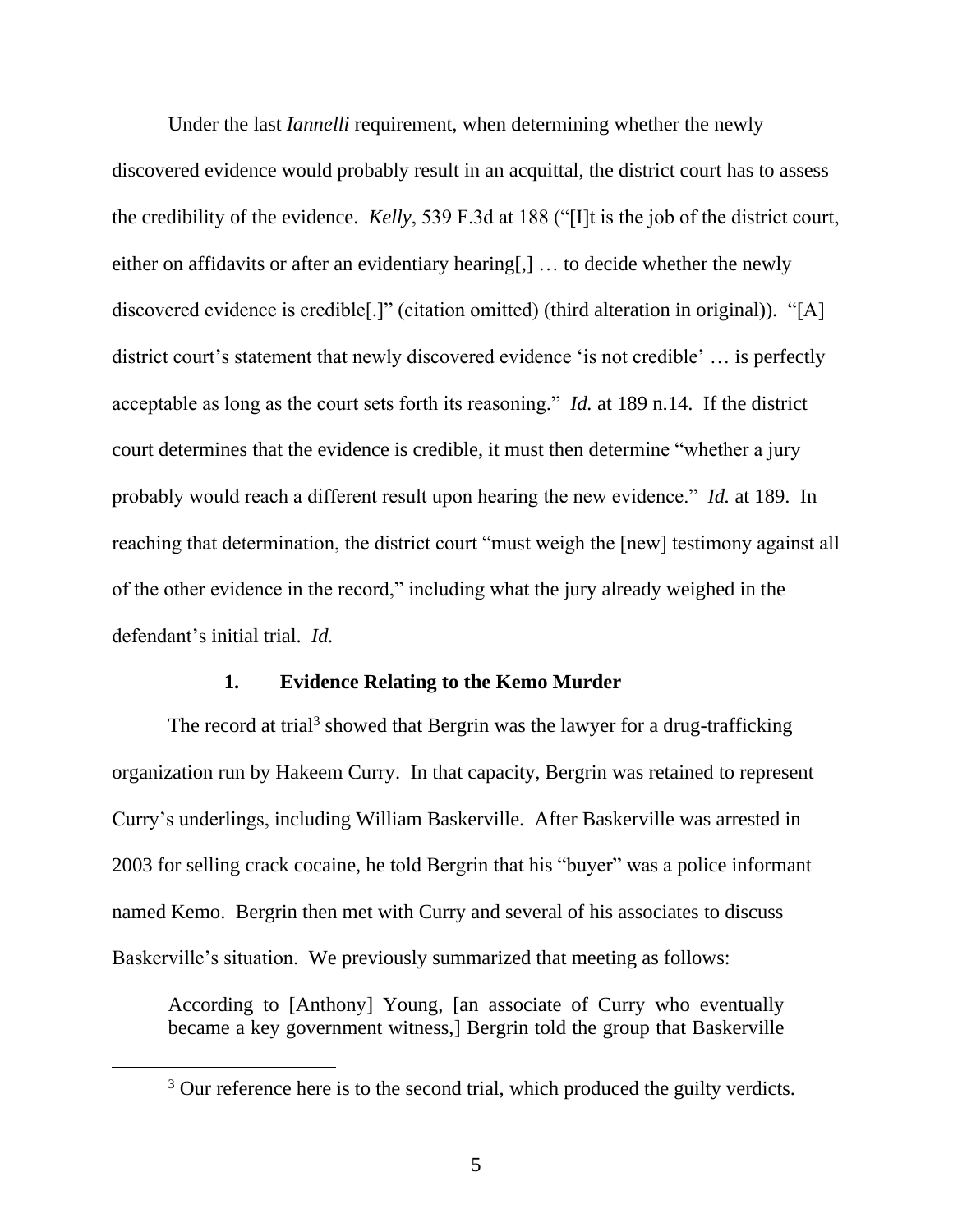"was facing life in prison for that little bit of cocaine," and "if Kemo" testif[ies] against Will, Will was never coming home. [Bergrin] said … don't let [Kemo] … testify against Will, and if he don't testify, [Bergrin will] make sure he gets Will out of jail." Bergrin repeated: "no Kemo, no case," a phrase he reiterated upon leaving the group while pointing his finger.

*United States v. Bergrin*, 599 F. App'x 439, 441 (3d Cir. 2014) (internal citations

omitted). A few months later, Young shot and killed Kemo McCray. Bergrin was convicted of conspiring to commit that murder.

Bergrin now alleges that he has discovered two new witnesses who would testify that Young lied on the stand at trial to frame him as a conspirator in the Kemo Murder.

The first of those new witnesses is Charles Madison, a friend of Young's. According to Madison's affidavit, Young called Madison in late 2005 to say that he was getting out of prison early. After Madison inquired further, Young said that he had falsely confessed to shooting Kemo in order to get a more lenient sentence. Young also told Madison that prosecutors had kept pressuring him about Bergrin until he eventually made up the story about the "no Kemo, no case" meeting. Young stated, "[Bergrin] didn't do anything[,] but if I don't say that [Bergrin was involved in the murder,] my deal is off the table." (App. at 4402.)

Bergrin's second proposed witness is Hassan Miller, a fellow inmate of Young's. The government had Miller wear a body wire to record a conversation with Young while they were in prison together, a conversation in which Young admitted that he was the one who shot Kemo. Miller later told Bergrin's investigators, however, that Young lied in that conversation. Miller also reported that Young was "going around saying … 'I'm going to say Paul … had something to do with it, and he orchestrated the whole thing.'"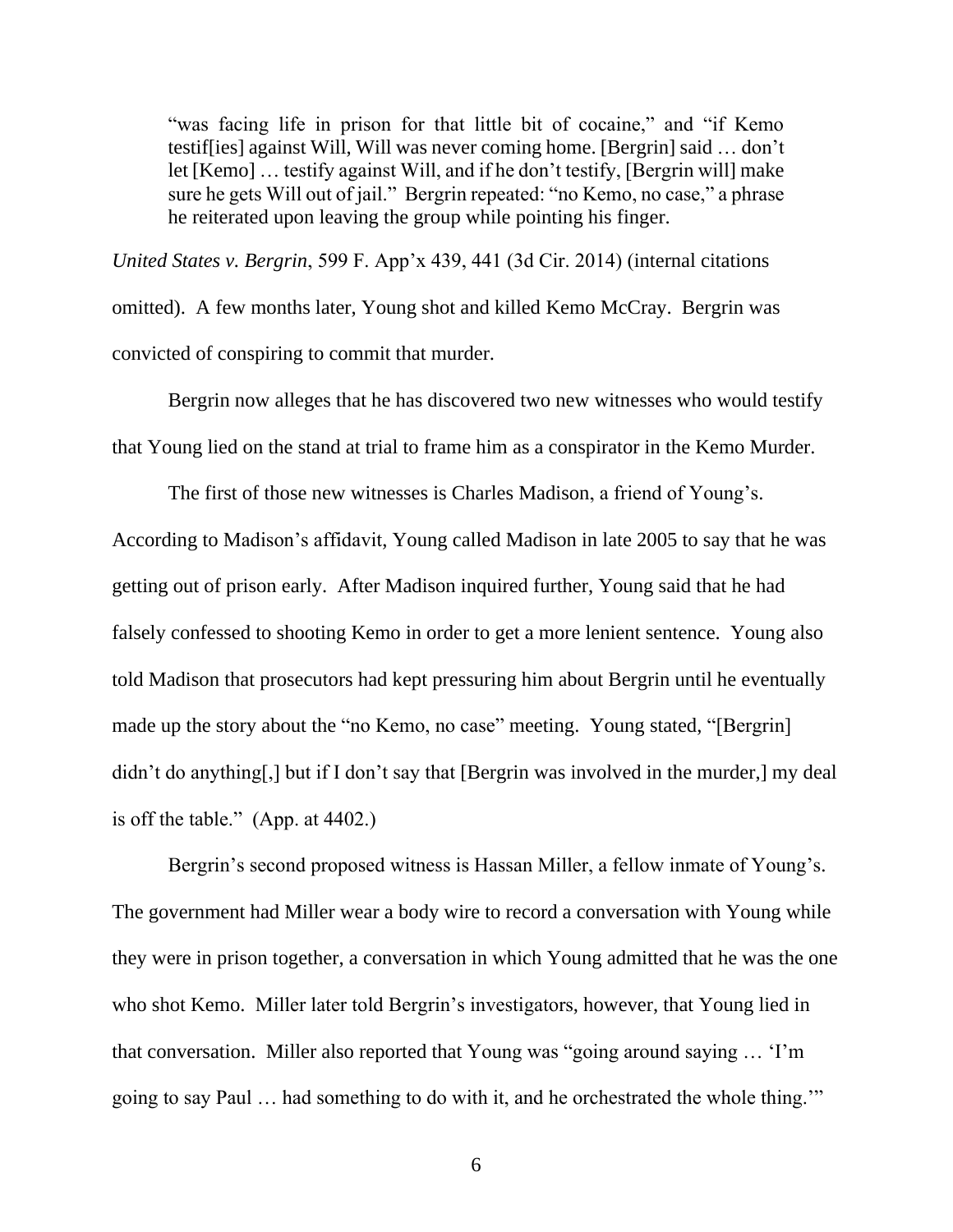(App. at 4412-13.) Young allegedly told Miller that he was going to "pin this on Paul" so that he could "get out faster[.]" (App. at 4412, 4415.) Miller further claimed that he later informed the government that Young was lying about Bergrin.

The District Court held that Bergrin had not met his heavy burden of establishing that Madison's or Miller's testimony would probably produce an acquittal. That was not an abuse of discretion.

As an initial matter, both their stories are hearsay and would only be admissible for attempting to impeach Young. *See* Fed. R. Evid. 613(b) (permitting admission of extrinsic evidence of a witness's prior inconsistent statement). But Bergrin already spent multiple days at trial attempting to impeach Young on cross-examination, and the jury evidently still accepted Young's testimony. We cannot disagree with the District Court's assessment that the additional impeachment evidence from Madison and Miller would not have tipped the balance about Young's credibility in Bergrin's favor.

That is particularly true given Madison's and Miller's own credibility issues. As the District Court noted, a jury would have to grapple with Madison's "lengthy criminal history" and certain "meaningful logical flaws" in his assertions, including the "farfetched theory" that Young had falsely confessed to a murder in exchange for leniency on a state weapons charge. (App. at 23 & n.15.) The District Court also opined that Miller's interview "suffers from the same admissibility and credibility issues as Madison's statements." (App. at 11 n.8.) For example, his unsworn and unsigned statements came from an informal jailhouse interview with Bergrin's private investigators, without the presence of counsel.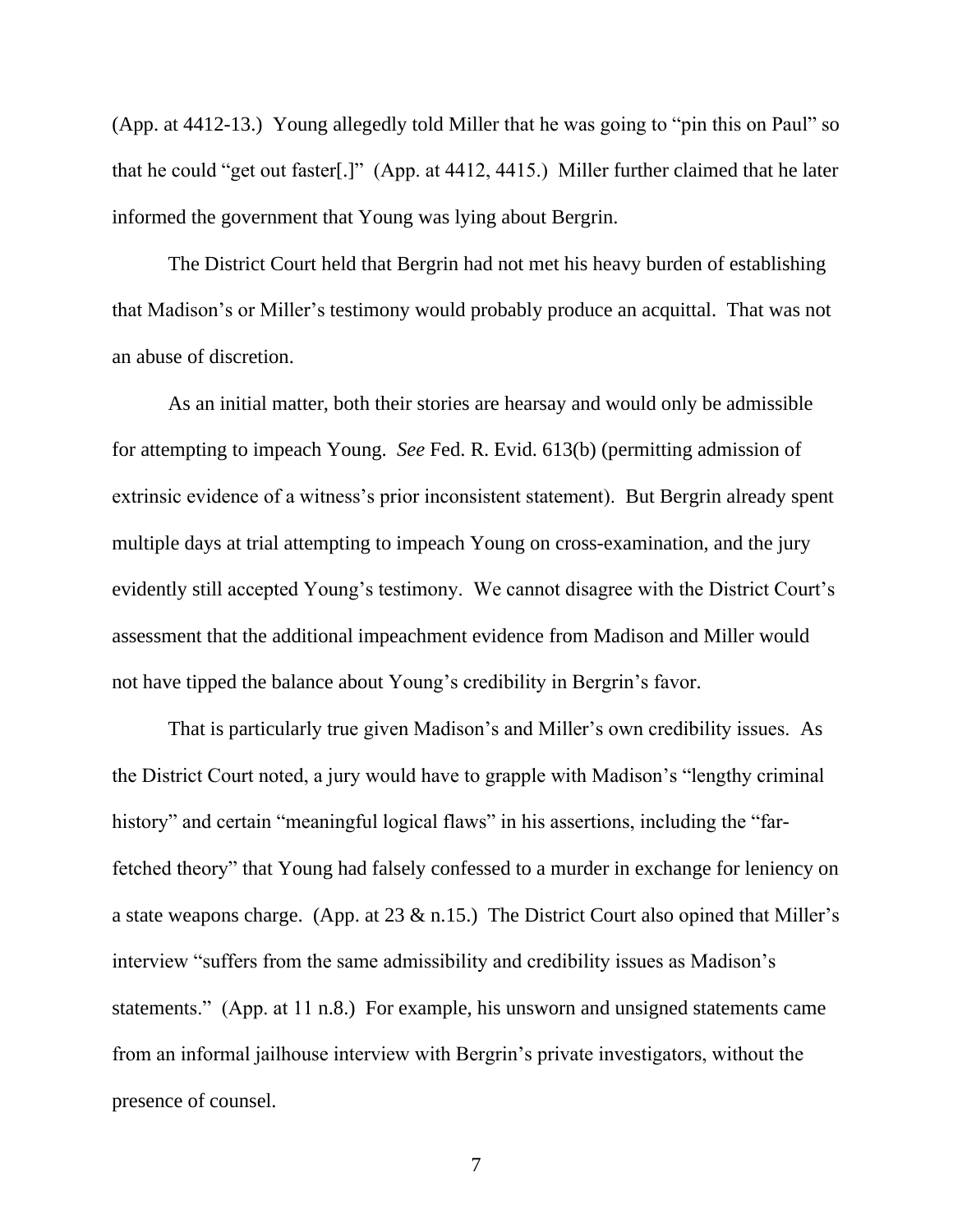Their credibility is further undermined by contradictions and inconsistencies in their statements. Several of Madison's statements conflict with the trial record, which showed that Young cold-called the FBI to implicate Bergrin before he was even facing any charges, as opposed to after being pressured to do so by the prosecution in order to secure a plea deal. Likewise, several of Miller's statements to Bergrin's investigators conflict with his own previous statements and the trial record. For example, Miller said that the government had him wear a wire to "catch [Young] in his lies against Paul Berg[ri]n and Hakeem Curry," although the record reflects that the government's purpose was to catch Young confessing that he himself was the shooter. (App. at 4421.) Miller had previously advised the government that Young "confessed to him repeatedly regarding shooting [Kemo]." (App. at 11 n.8.) The District Court properly weighed the record and the proffered testimony in finding that Madison and Miller lacked credibility, a conclusion that is not clearly erroneous. *See Kelly*, 539 F.3d at 188.

Furthermore, Madison's and Miller's accounts would probably need to do more than impeach Young, because his testimony was not the only evidence inculpating Bergrin in the Kemo Murder. As the District Court properly observed, a jury weighing Madison's or Miller's testimony against Young's testimony would consider the other "sufficient" and "significant" inculpatory evidence that favors Young's side of the story. (App. at 11 n.8, 23.) *See Kelly*, 539 F.3d at 189 ("[The district court] must weigh the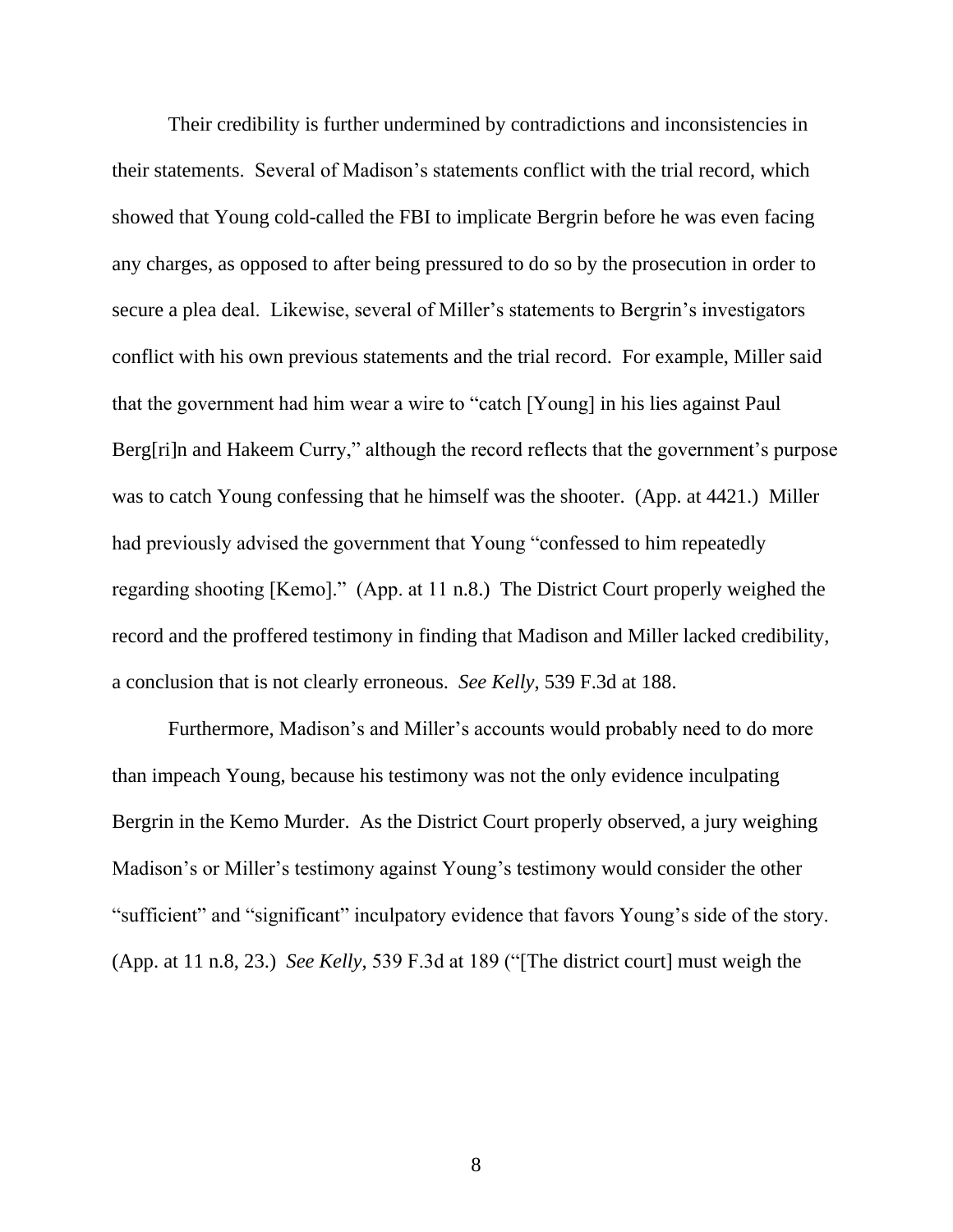testimony against all of the other evidence in the record, including the evidence already weighed and considered by the jury in the defendant's first trial.").<sup>4</sup>

Based on the questionable credibility of Madison's and Miller's proposed testimony, the limited utility of the testimony as impeachment evidence, and the record's independent evidence supporting Bergrin's guilt, the District Court did not abuse its discretion in finding that the presentation of Madison and Miller as witnesses would not probably produce an acquittal.<sup>5</sup>

#### **2. Evidence Relating to the Esteves Plot**

Much of the government's evidence of Bergrin's involvement in the Esteves Plot centered around body-wire recordings made by Oscar Cordova. Cordova was a confidential informant for the government who posed as a hitman. At the government's behest, Cordova used a tamper-proof device to record various conversations in which Bergrin discussed murdering witnesses and trafficking drugs. One such conversation involved a potential witness against Esteves. When Cordova brought up killing the witness, Bergrin told him that "[i]t's gonna help" Esteves's case. (App. at 2097-98.)

<sup>4</sup> For example, Bergrin later told a client that he would kill an informant and that it would not be his first time – inferably a reference to the killing of Kemo. *Bergrin*, 599 F. App'x at 441. Also, rather than denying his involvement in the scheme, Bergrin boasted to his law partner that the government lacked the evidence to convict him of the Kemo Murder – which supports a similar inference. *Id.*

<sup>&</sup>lt;sup>5</sup> Bergrin's failure to establish that the evidence would probably produce an acquittal is sufficient to disqualify it as a basis for granting a new trial. *United States v. Kelly*, 539 F.3d 172, 182 (3d Cir. 2008). Therefore, we need not address whether the evidence was in fact newly discovered.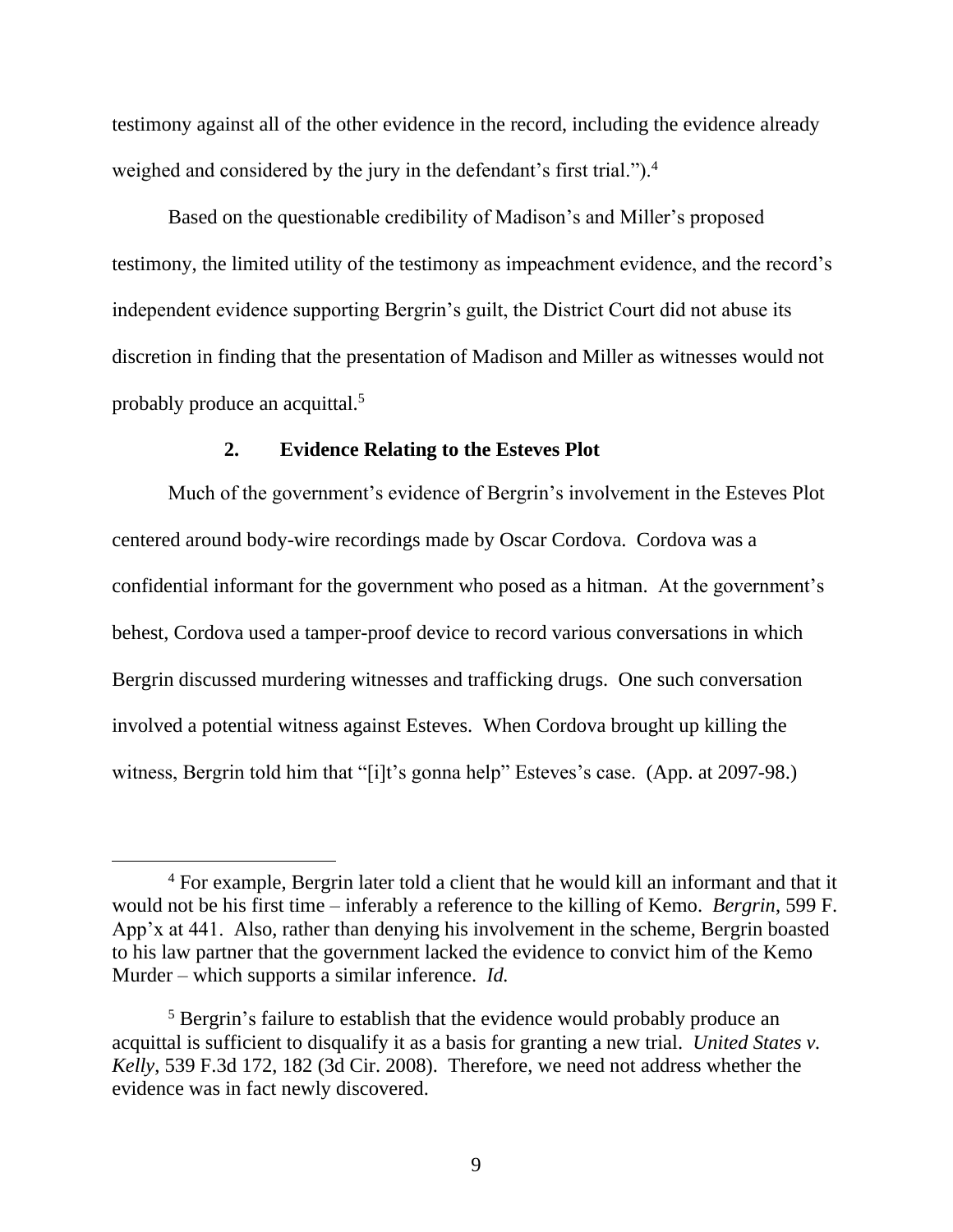Bergrin then instructed Cordova to "put on a ski mask" and "make it look like a robbery," emphasizing that "[i]t cannot under any circumstances look like a hit." (App. at 2098- 99.)

Bergrin argues that he has discovered a witness, Savina Sauseda, who would testify that Cordova tampered with the recordings in order to falsely incriminate Bergrin. Sauseda stated that she came across a recording device that Cordova had left in her home. She listened to the recordings, and it sounded to her like Cordova had been tampering with the tapes and "trying to transfer certain portions of conversations from one tape onto a different tape or another tape recorder[.]" (App. at 4472.) She also accused Cordova of lying on the witness stand.

The District Court did not abuse its discretion in finding that Sauseda's proposed testimony was unlikely to produce an acquittal at trial. In particular, her testimony would not probably cause a jury to reject the truthfulness and accuracy of Cordova's recordings. Besides Cordova's own testimony, other witnesses involved in the Esteves Plot testified at trial that Bergrin directed Cordova to kill witnesses. Moreover, Bergrin had already advanced at his second trial his theory that the recordings were doctored, presenting expert testimony that they could have been tampered with, but the jury evidently rejected that argument. Again, we see no abuse of discretion in the District Court's conclusion that Sauseda's testimony was not likely to persuade a jury to reach a different conclusion – particularly given that Bergrin's own expert conceded on cross-examination that the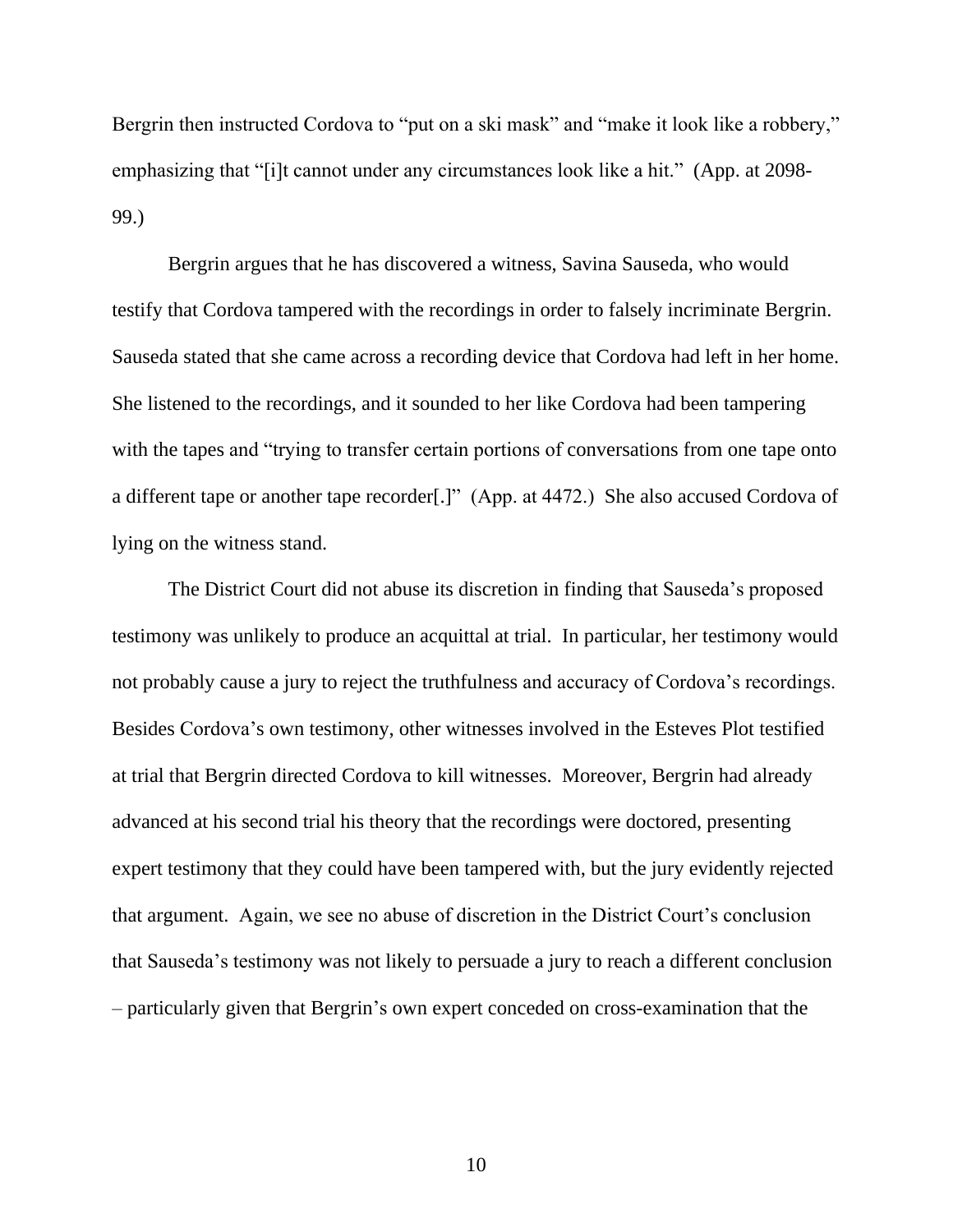specific tapes in question could not have been intentionally altered by Cordova in the way that Sauseda now suggests. 6 That proposed testimony thus does not warrant a new trial.

## **3. Evidence Relating to the Drug-Trafficking Business**

Bergrin was also convicted of conspiring to operate a cocaine-trafficking business. Trial evidence showed that he connected buyers with cocaine suppliers and personally supplied clients with cocaine from his law office. Now, however, he presents statements from three witnesses to show that he was not involved in the drug trafficking and that the government's witnesses fabricated their stories. He also asserts that he discovered phone records demonstrating that he did not participate in the drug trafficking. We address each piece of evidence in turn.

## *a. Shariff's Proffered Testimony*

Amin Shariff was a federal prisoner who had cooperated with the government on other cases. According to Shariff, government agents continuously pressured him to testify about Bergrin's involvement in drug trafficking, even after Shariff said he knew nothing of the sort. Shariff eventually sought advice from his cousin, Eugene Braswell, who was also in prison. Braswell told Shariff to lie: "Jump on Paul's case. Everyone is doing it, including me. … He's our ticket to freedom." (App. at 4573.) Braswell ultimately testified for the government against Bergrin, but Shariff refused to do so.

<sup>&</sup>lt;sup>6</sup> The District Court also held that Sauseda's proposed testimony would be merely impeaching and cumulative, and Bergrin contests that holding. For the same reasons discussed above in note 3, however, we need not address that issue because we can affirm on the District Court's alternative ground.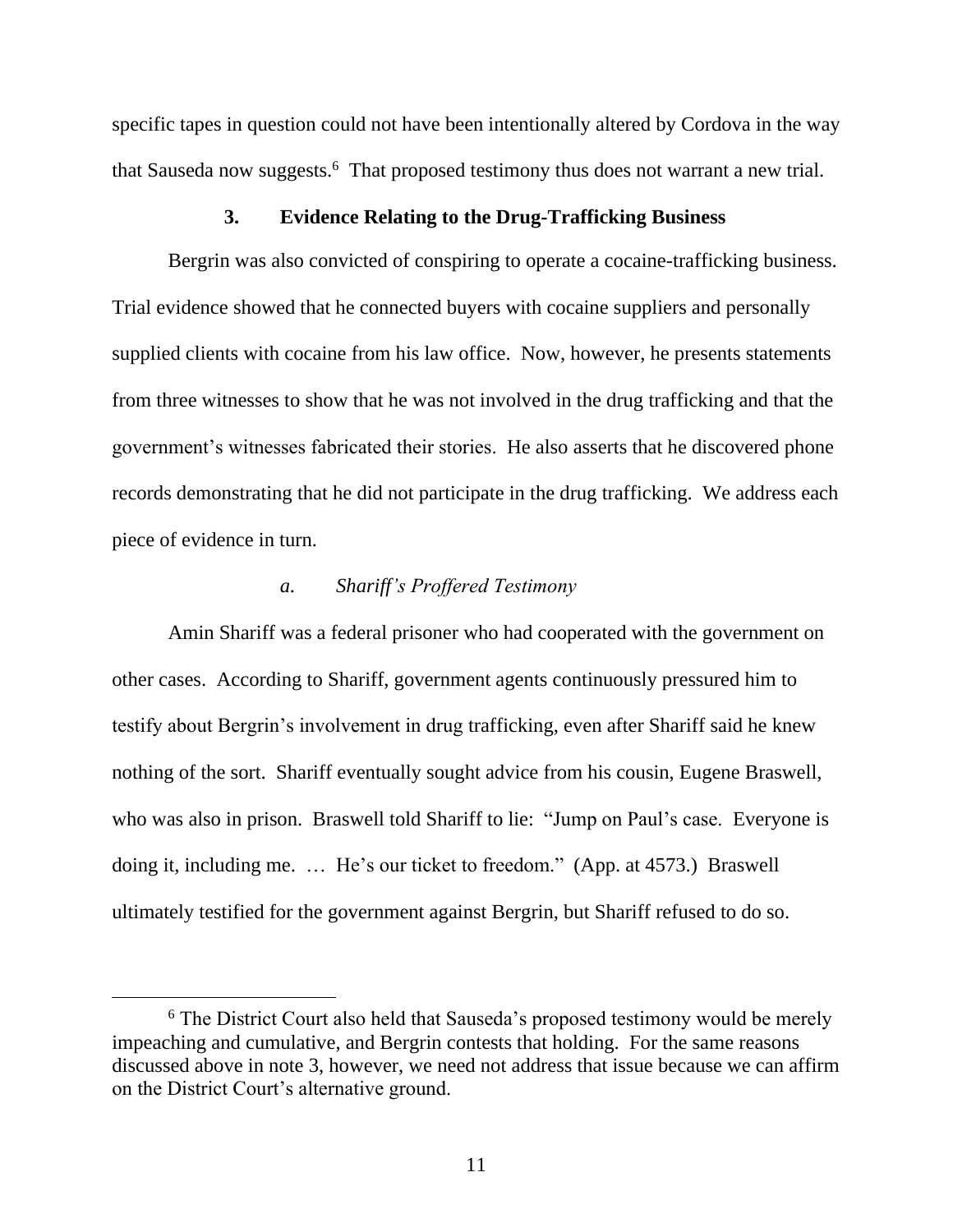Shariff's proffered testimony does not justify a new trial, as it would not probably produce an acquittal. Even if the testimony could be used to impeach Braswell, Bergrin has not established that Braswell's testimony was so critical to the jury's decision that impeaching it would cause a jury to decide the case differently. The inculpatory evidence against Bergrin includes the testimony of at least four other co-conspirators who told about his drug-trafficking business; hours of recordings of him discussing and conducting that business; and the seizure of 53 kilograms of cocaine from a property he owned. Shariff's impeachment of Braswell would, in all likelihood, not persuade a jury to ignore or disbelieve all of that inculpatory evidence.<sup>7</sup> Furthermore, Shariff has his own credibility issues. For example, although he now says that he had "never heard of Paul being involved with drugs, doing drugs, [or] selling drugs[,]" he previously told the government he had heard that Bergrin used cocaine and associated with individuals who smuggled drugs to his clients in prison. (App. at 4573.) In light of the independent evidence of Bergrin's guilt and Shariff's credibility problems, the proffered testimony would not probably result in acquittal, and the District Court did not err in rejecting it as grounds for a new trial. 8

<sup>7</sup> Contrary to Bergrin's argument, Braswell's statement to Shariff that "[e]veryone" was jumping on Bergrin's case is not sufficiently concrete or credible to allow a reasonable jury to conclude that all of the government's witnesses were lying. (App. at 4573.) A jury could just as easily conclude that "everyone" was opting to testify truthfully.

<sup>&</sup>lt;sup>8</sup> The District Court rejected Shariff's proffered testimony on the separate ground that it was not newly discovered. It decided that, because Bergrin knew that the government had interviewed Shariff in unrelated cases and that Bergrin was a topic of conversation in those interviews, Bergrin should have conducted his own interview of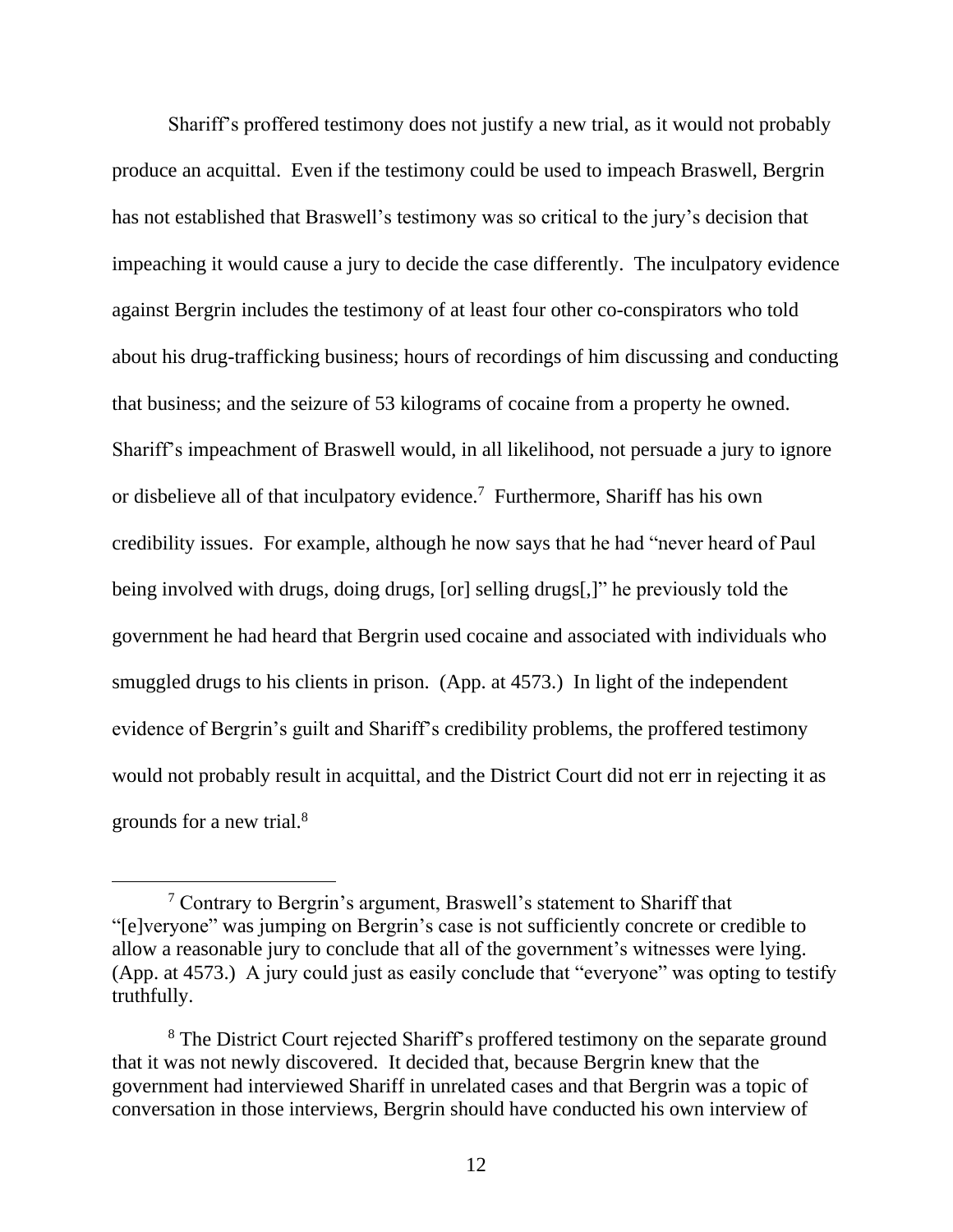## *b. Jauregui's Proffered Testimony*

Yolanda Jauregui was Bergrin's co-defendant on the drug-trafficking charges. When moving for a new trial, Bergrin submitted an unsigned declaration from Jauregui stating that Bergrin was not involved in the drug trafficking, that Jauregui and others hid their drug trafficking from him, and that the government had coerced her into lying about Bergrin's involvement. The District Court rejected the Jauregui declaration as a basis for a new trial primarily because of the "highly suspicious circumstances" surrounding its creation. (App. at  $17 \text{ n}.12$ .)

That was not an abuse of discretion. Bergrin drafted the declaration himself, before his investigators had even interviewed Jauregui. Jauregui only received a copy of the affidavit after lawyers and movie producers associated with Bergrin told her about "lucrative" rights to a book and movie deal that were contingent on her cooperation. (App. at 16.) And although Bergrin says that Jauregui read the declaration and affirmed that it was materially accurate, she never signed it. Based on those circumstances, the District Court was well within its discretion in making an adverse credibility determination. *Kelly*, 539 F.3d at 188. And even if the document had a more reliable provenance, it is not probable that it would persuade a jury to disregard all the inculpatory evidence in the record, as discussed above, and so to acquit Bergrin. The

Shariff before trial. There may be reason to doubt that Bergrin should have known about Shariff's conversations with Braswell, but we may affirm the District Court on any ground supported by the record, even if the District Court did not address that ground. *United States v. Rocco*, 587 F.2d 144, 148 (3d Cir. 1978).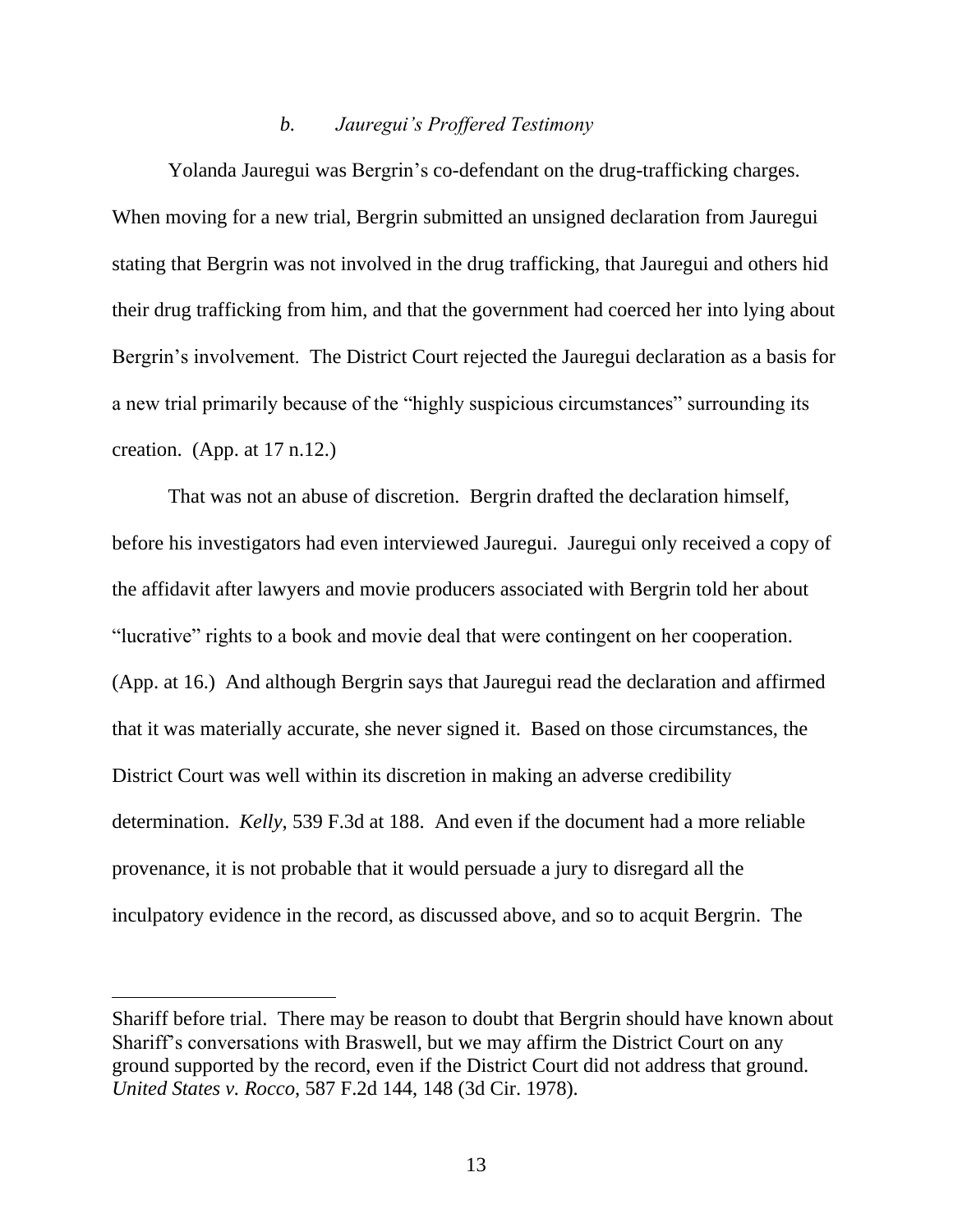District Court's rejection of the Jauregui declaration as a ground for a new trial was not an abuse of discretion.

## *c. Vannoy's Proffered Testimony*

Theresa Vannoy was raised by Jauregui and lived with her for many years, including at the time when Bergrin was dating Jauregui and had moved in with them. After trial, Bergrin's investigators interviewed Vannoy's biological mother, who supposedly said that Vannoy had told her that "Paul did not know anything" about the drug trafficking and that "Paul was never around when any of the drugs or money or any of this stuff was being talked about." (App. at 4506-07.) Bergrin says Vannoy would testify consistent with what she told her biological mother.

The District Court correctly concluded that Vannoy's proposed testimony could not support Bergrin's Rule 33 motion, because Bergrin failed to demonstrate that he exercised reasonable diligence in attempting to procure her testimony before trial. Even assuming that the substance of Vannoy's testimony was not "actually known" to Bergrin, it "could have been known by [his] diligence." *Cimera*, 459 F.3d at 461. Vannoy was raised by Jauregui and stayed with her, including during a time when Bergrin lived with them. In addition, Vannoy had told Bergrin that she had seen Jauregui with Alejandro Barraza-Castro, another co-defendant in their drug-trafficking scheme. Vannoy's proximity to Bergrin, Jauregui, and Barraza-Castro was sufficient to "alert [Bergrin] to the existence of additional information that ha[d] a reasonable possibility of proving material to [his] defense." *Noel*, 905 F.3d at 272. Yet Bergrin failed to exercise the necessary diligence to discover her statements. The record suggests that Bergrin did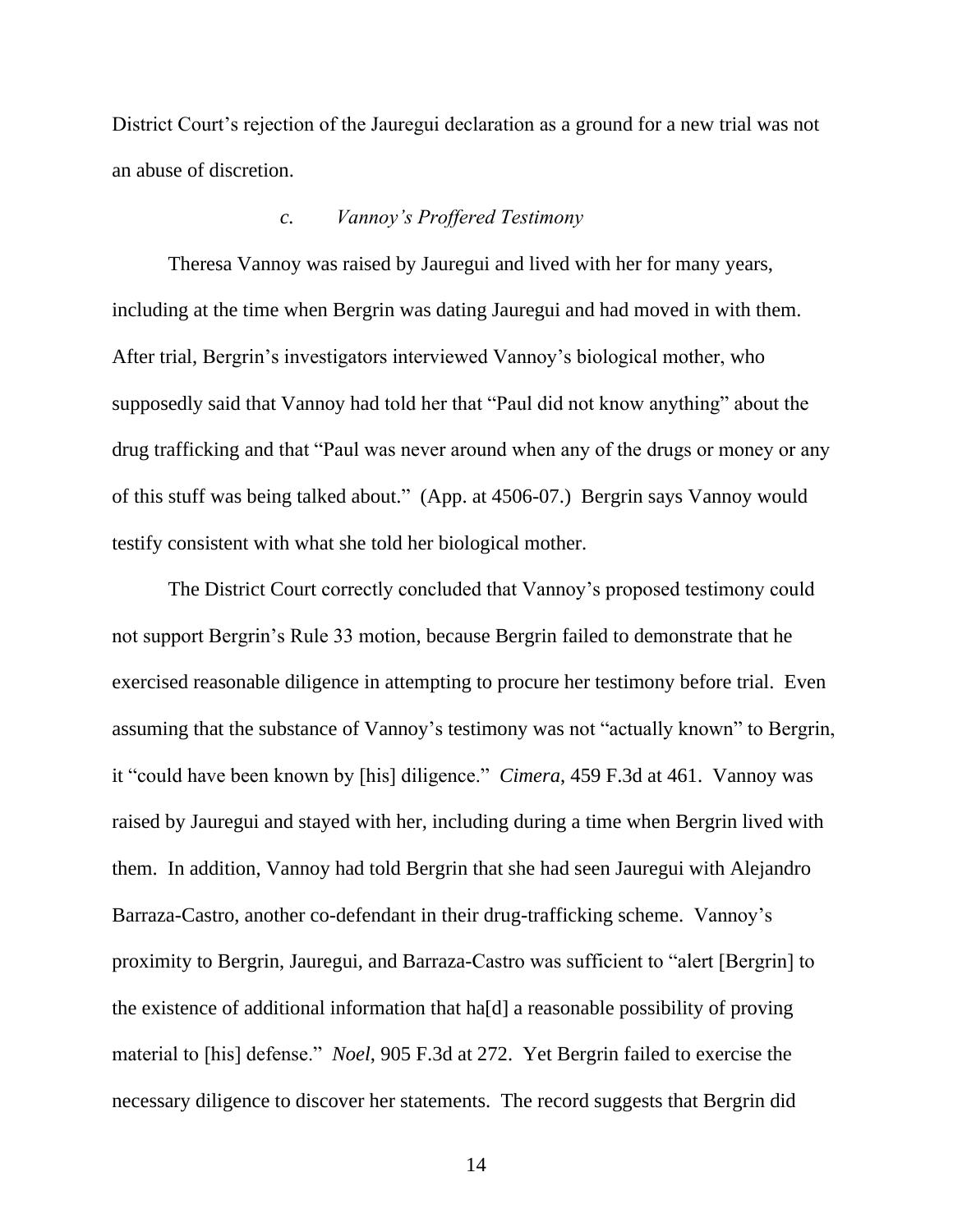nothing more than send one subpoena to Vannoy's biological mother, which arrived late, and he allegedly sent one subpoena to Vannoy, which it seems was never delivered.<sup>9</sup> Bergrin was an experienced criminal defense attorney with a team of private investigators and almost four years to prepare for trial. Based on a "careful[] consider[ation]" of those factual circumstances, *Cimera*, 459 F.3d at 461, the District Court could rightly exercise its discretion to reject Vannoy's proposed testimony as a basis for a new trial.

# *d. Phone Records*

Bergrin asserts that, prior to his arrest, he called DEA Agent Gregory Hilton on numerous occasions to report instances of drug trafficking, which arguably implies that he was not involved in drug trafficking himself. During pre-trial discovery, Bergrin was given records of his own telephone calls dating back many years. It was only after trial, however, that Bergrin identified which of those calls were made to Agent Hilton. The phone records showed that Bergin made 54 short calls – typically lasting only one minute – to Agent Hilton's phone number between October 2004 and February 2008.

The District Court held that, even if the phone records qualified as newly discovered evidence, they would not probably result in an acquittal at a new trial. The records shed no light on the substance of the calls, and the mere fact that Bergrin placed

<sup>9</sup> Bergrin's argument that Vannoy was exceptionally difficult to track down because her mother "secretly" arranged to take her back to Louisiana is unpersuasive. (Opening Br. at 41.) Vannoy did not go to Louisiana until February 2012, almost three years after Bergrin was indicted and arrested. By the time of trial, Bergrin knew that Vannoy's mother lived in Louisiana and had even had his investigators interview her – indicating that Vannoy's pre-trial location was not an unsolvable mystery.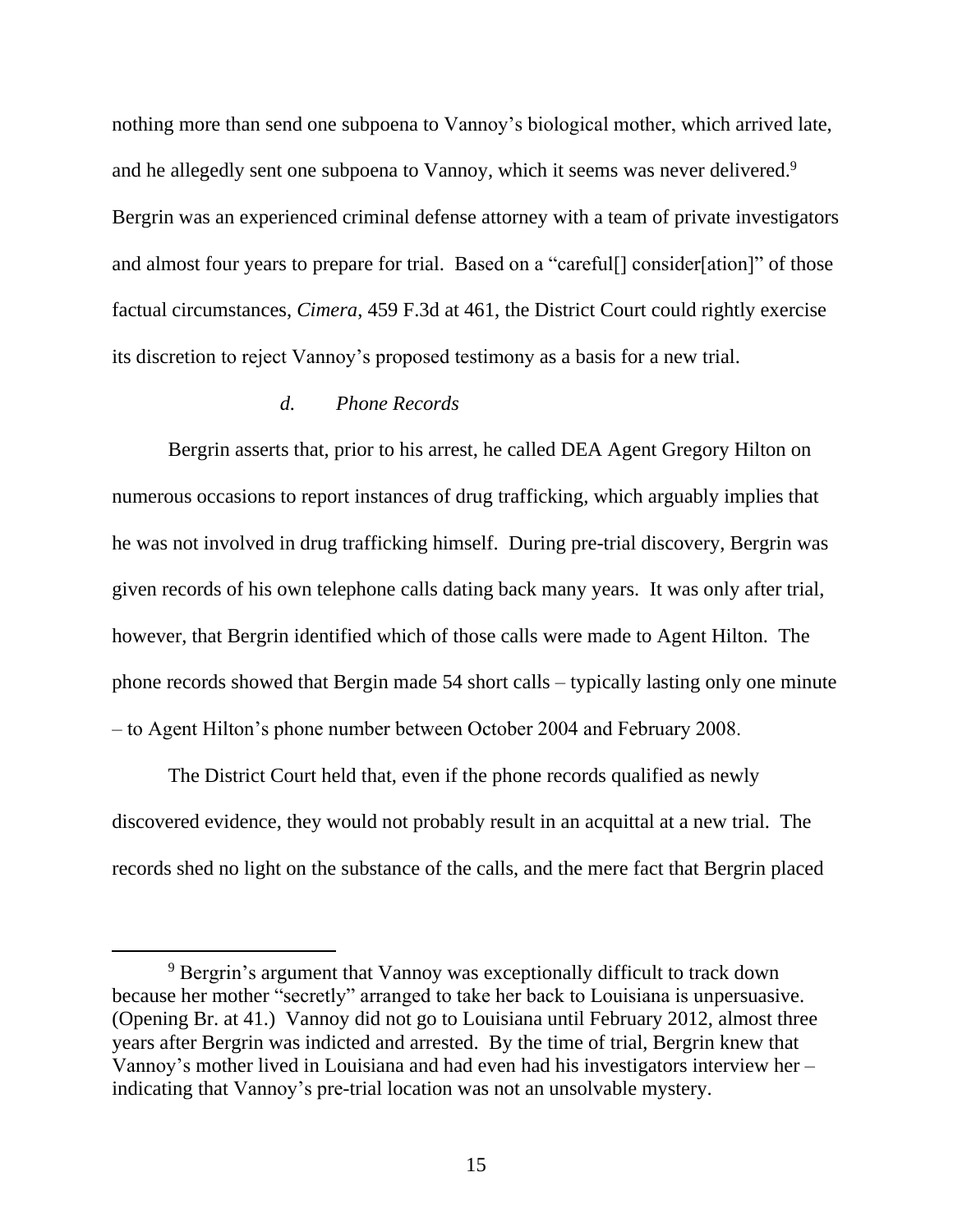over fifty short calls to Agent Hilton's number in the course of a few years would not probably persuade a new jury to acquit him. Furthermore, contrary to Bergrin's argument, the phone records' potential to impeach Agent Hilton or refresh his recollection does not justify holding a new trial. Bergrin already had the option to call Agent Hilton as a defense witness at trial, and he chose not to, perhaps because Agent Hilton denied to Bergrin's counsel that the calls ever occurred. Bergrin has not demonstrated that Agent Hilton's response would be any different if he were shown the phone records. And the mere impeachment of Agent Hilton would not probably outweigh "the other substantial evidence" of Bergrin's drug-trafficking activities. (App. at 22.) The District Court did not abuse its discretion in rejecting the phone records as a reason for a new trial. $10<sup>10</sup>$ 

# **4. An Evidentiary Hearing on the New Evidence**

Bergrin argues that, at a minimum, the District Court should not have denied his motion for a new trial based on newly discovered evidence without holding an evidentiary hearing. But a district court need not hold a hearing on every motion for a new trial. *United States v. Herman*, 614 F.2d 369, 372 (3d Cir. 1980). When deciding whether newly discovered evidence is credible or whether it would probably produce an acquittal in a new trial, the District Court may reach its conclusion "either on affidavits *or* 

<sup>&</sup>lt;sup>10</sup> Because we affirm the District Court's conclusion that the phone records would not probably result in an acquittal, we need not address the government's argument that the District Court erred in finding that the phone records were not newly discovered evidence under Rule 33.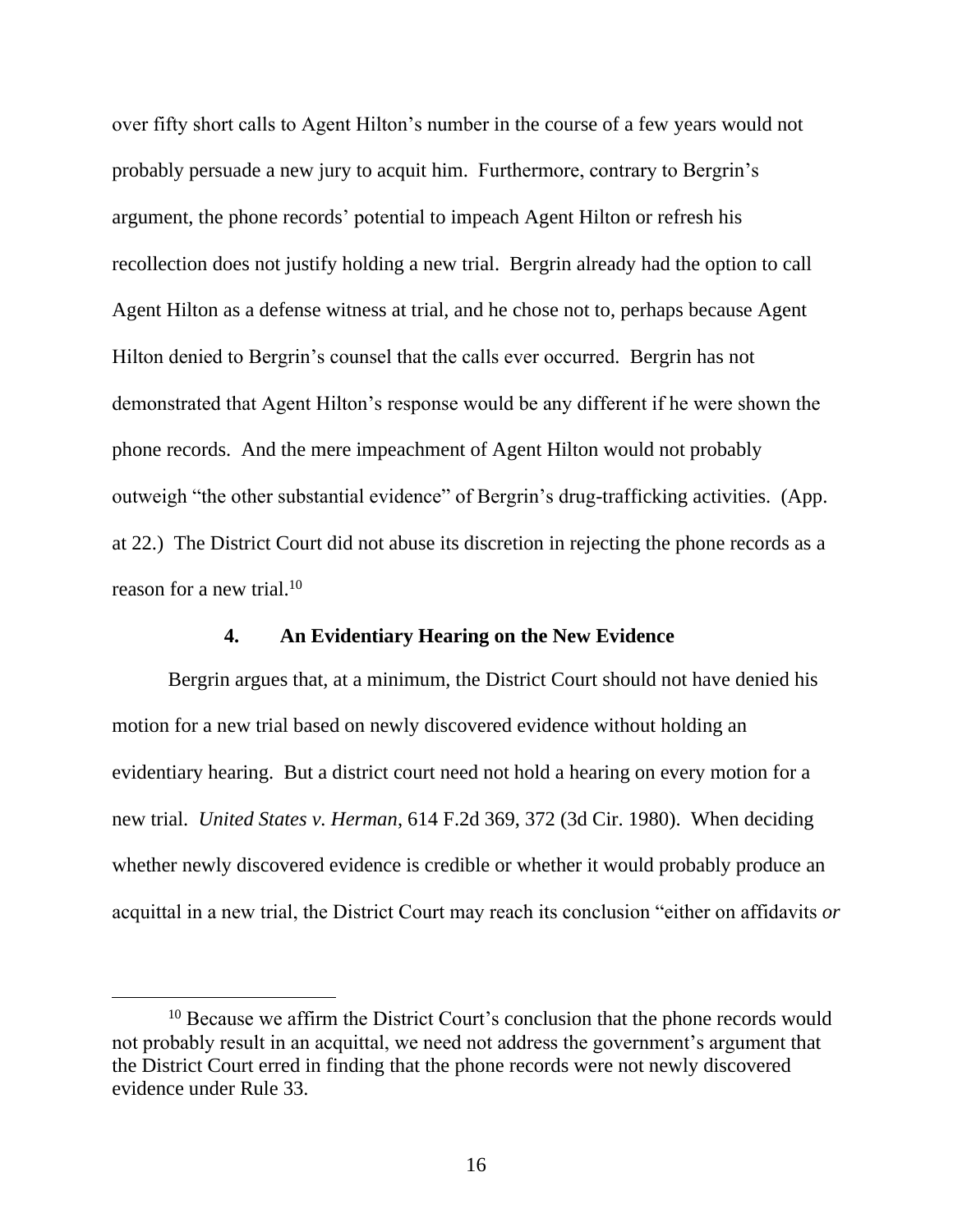after an evidentiary hearing[.]" *Kelly*, 539 F.3d at 188 (emphasis added); *see also United States v. Glinn*, 965 F.3d 940, 942-43 (8th Cir. 2020) (explaining that "the district court may ordinarily decide factual issues based on affidavits without an evidentiary hearing" and that a hearing is only required in "exceptional circumstances"). We review for abuse of discretion the District Court's decision to not hold an evidentiary hearing. *Noel*, 905 F.3d at 270 n.7. While we may reverse the District Court's decision if its underlying findings are "wholly unsupported by evidence," we may not reverse merely because we believe that convening a hearing would have been the "better course" for the District Court to have followed. *Government of Virgin Islands v. Lima*, 774 F.2d 1245, 1251 (3d Cir. 1985) (deferring to the district court's finding, on the affidavits, that new evidence would not have undermined the credibility of the government's witness).

There are no exceptional circumstances in this case mandating an evidentiary hearing. The District Court's opinion demonstrates that it thoroughly considered the trial record and the numerous affidavits and exhibits that Bergrin submitted, all of which formed an adequate basis for the District Court's decision.<sup>11</sup> Its findings, including with regard to the credibility and persuasive weight of the evidence, are amply supported by

 $11$  Bergrin argues that we should not defer to the credibility determinations that Judge Arleo made without an evidentiary hearing because she was not the judge who presided over Bergrin's trial. Although Rule 33 motions are regularly heard by the same judge who presided at trial, an evidentiary hearing is not necessarily required when that is not the case. *See, e.g.*, *United States v. Persico*, 339 F. Supp. 1077, 1084 (E.D.N.Y.), *aff'd*, 467 F.2d 485 (2d Cir. 1972). We decline to adopt such a blanket rule. Furthermore, Bergrin has not given us any meaningful reason to doubt that Judge Arleo was completely familiar with the trial record and capable of discerning the credibility and weight of the evidence, even without having heard the original testimony herself.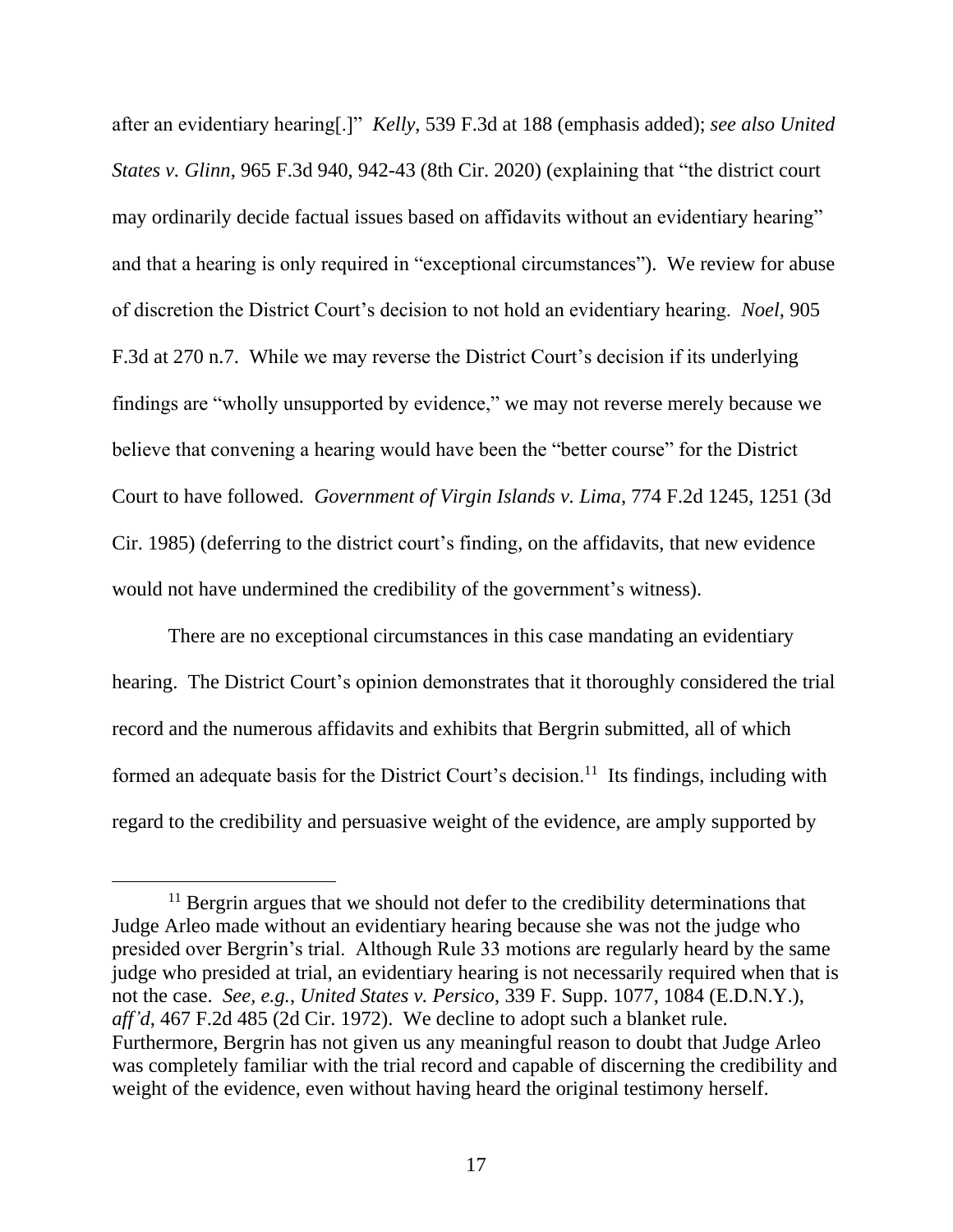the record. *Lima*, 774 F.2d at 1251. Thus, the District Court did not abuse its discretion in declining to hold an evidentiary hearing.

# **B. Motion for New Trial Based on** *Brady* **Violations**

Bergrin argues that the District Court erred in denying his motion for a new trial based on *Brady* violations. "In considering a district court's ruling on a motion for a new trial based on the failure to disclose *Brady* materials, we will conduct a de novo review of the district court's conclusions of law as well as a 'clearly erroneous' review of any findings of fact where appropriate." *United States v. Thornton*, 1 F.3d 149, 158 (3d Cir. 1993) (citation and internal quotation marks omitted). "Where the district court applies the correct legal standard, its weighing of the evidence merits deference from the Court of Appeals[.]" *Id.* (citation and internal quotation marks omitted).

Under *Brady* and its progeny, the government violates a defendant's Fifth Amendment right to due process if it suppresses "evidence favorable to an accused … where the evidence is material either to guilt or to punishment, irrespective of the good faith or bad faith of the prosecution." *Brady v. Maryland*, 373 U.S. 83, 87 (1963). The government also may not suppress evidence relating to the credibility of a witness. *Giglio v. United States*, 405 U.S. 150, 154-55 (1972). To establish a due process violation under *Brady,* the defendant must show that: "(1) evidence was suppressed; (2) the suppressed evidence was favorable to the defense; and (3) the suppressed evidence was material either to guilt or to punishment." *United States v. Schneider*, 801 F.3d 186, 202 (3d Cir. 2015) (citation and internal quotation marks omitted). And, again, *Brady*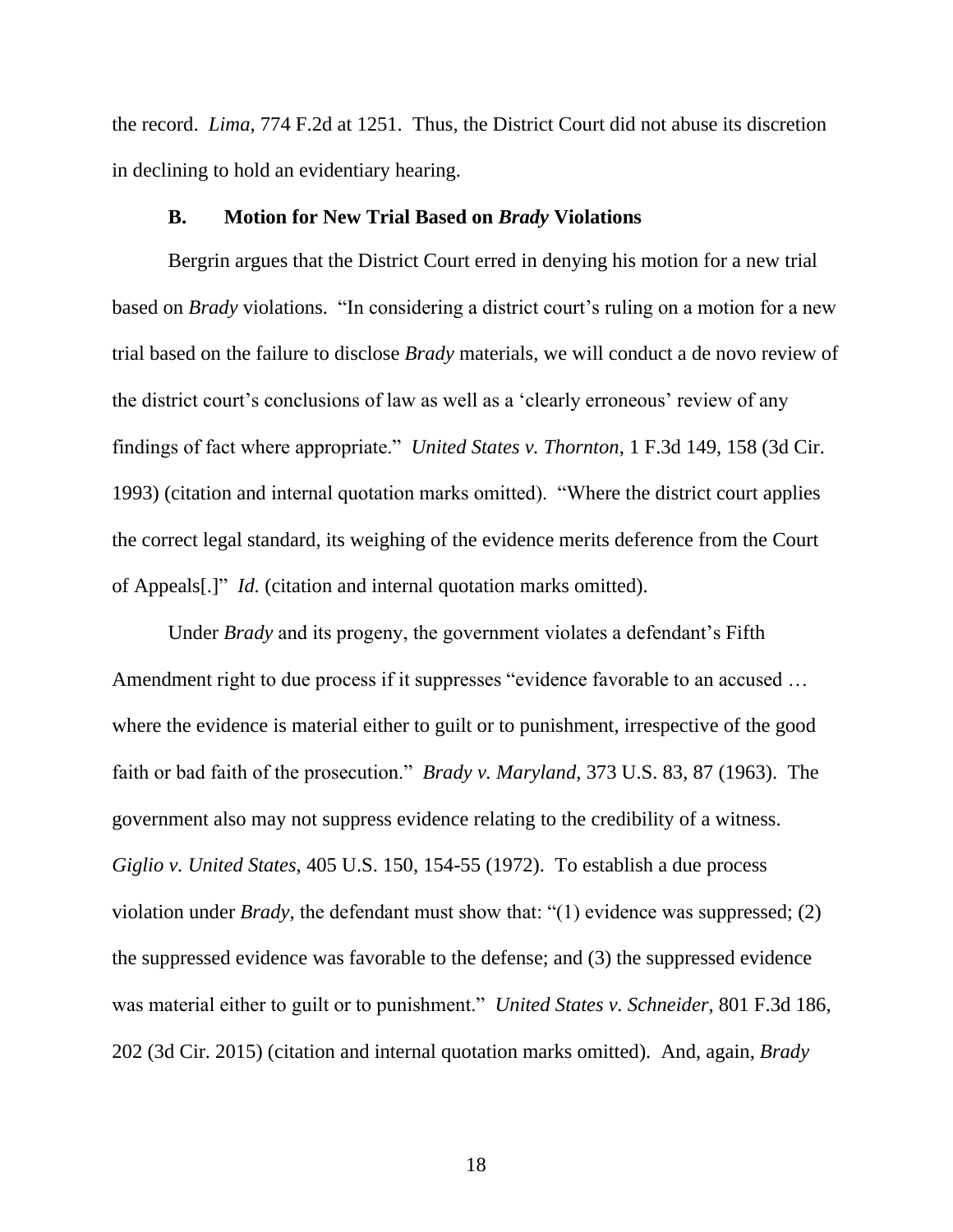obligates prosecutors to produce both exculpatory evidence and evidence that might be impeaching. *United States v. Bagley*, 473 U.S. 667, 676 (1985).

In short, "[t]he government must disclose all favorable evidence[,]" even if the defendant could have obtained the evidence himself with reasonable diligence. *Dennis v. Sec'y, Pa. Dep't of Corr.*, 834 F.3d 263, 292 (3d Cir. 2016) (en banc). But the government need not disclose such evidence when it is aware that defense counsel already has the material. *Id.* When the government does turn over all favorable evidence, however, we will still hold that it has "suppressed" the evidence if "a prosecutor misleads the defense into believing the evidence will not be favorable to the defendant[,]" thus "effectively nullif[ying]" defense counsel's knowledge of that evidence. *United States v. Pelullo*, 399 F.3d 197, 213 (3d Cir. 2005).

Favorable evidence is material "if there is a reasonable probability that, had the evidence been disclosed to the defense, the result of the proceeding would have been different." *Kyles v. Whitley*, 514 U.S. 419, 433 (1995) (citation and internal quotation marks omitted). A reasonable probability exists when the favorable evidence puts the case in a different light and "undermines confidence in the outcome of the trial." *Id.* at 434-35 (quoting *Bagley*, 473 U.S. at 678).

## **1. The Curry Tapes**

Bergrin alleges that the government suppressed exculpatory information contained in the so-called "Curry Tapes," which consist of hundreds of CDs containing thousands of individual recordings from wiretaps of Hakeem Curry. While the government turned the recordings over to Bergrin prior to trial, it later informed Bergrin's counsel that it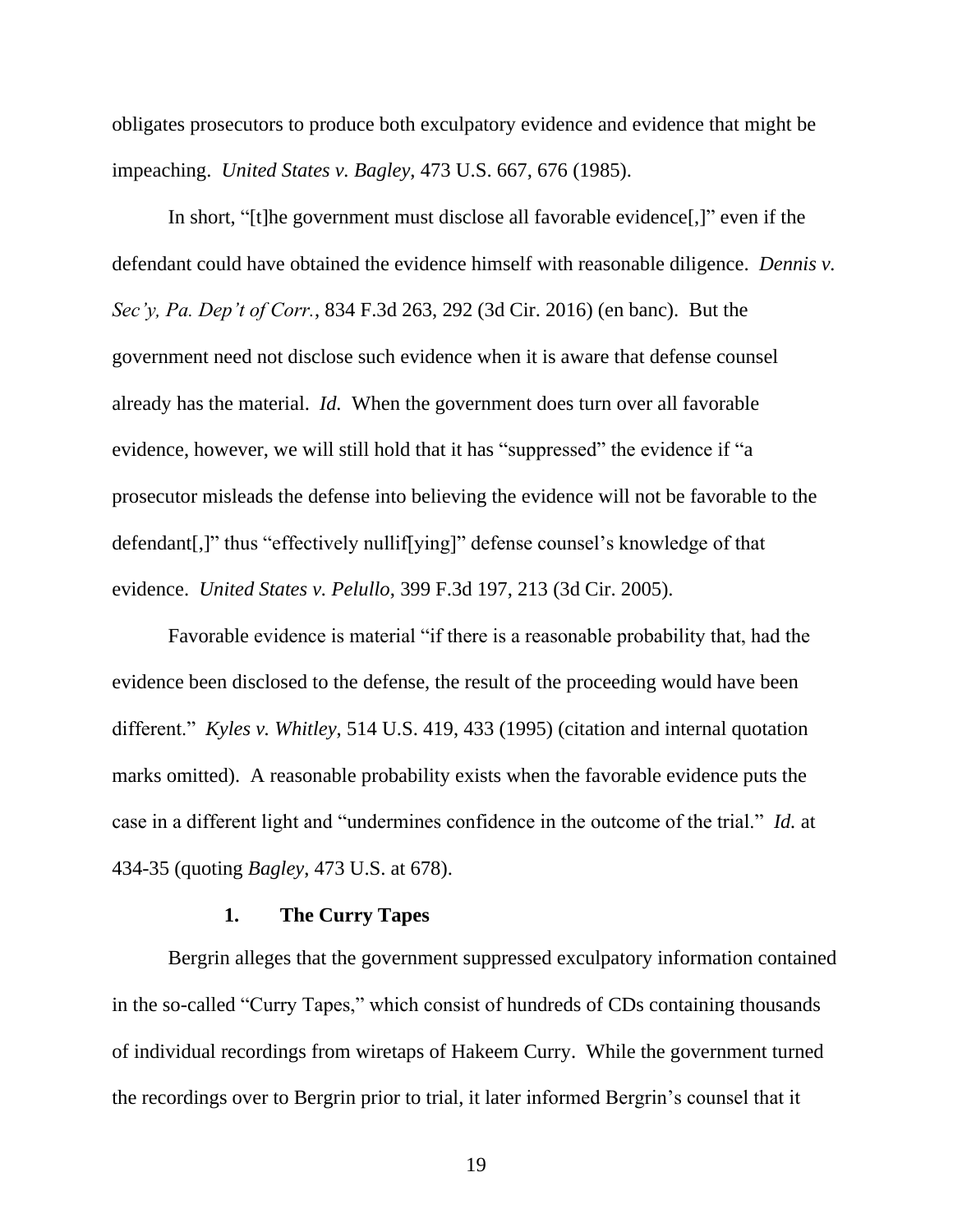would not seek to admit the recordings into evidence because they were not timely sealed. The government suggested that the Curry Tapes would have introduced "some very damaging evidence" for Bergrin, but, according to Bergrin's counsel, prosecutors "gave no indication that the [Curry Tapes] contained significant exculpatory information[.]" (App. at 4779, 4577.) Bergrin himself claims that the government said the Curry Tapes "were highly inculpatory and offered no exculpatory evidence." (App. at 4724.) Bergrin now alleges that, contrary to the government's representations, the Curry Tapes did contain exculpatory evidence, in that they revealed discrepancies in certain details of Young's testimony about Bergrin's involvement in the Kemo Murder.

The District Court rejected Bergrin's argument about the Curry Tapes, concluding that the government "did not suppress" the tapes because "they were in [Bergrin's] possession for nearly three years before the Second Trial." (App. at 24.) But, as just noted, the evidence could still be said to be "suppressed" under *Brady* if the government "misl[ed] the defense into believing the evidence [would] not be favorable to the defendant." *Pelullo*, 399 F.3d at 213. The District Court did not address whether that potential exception applied.

Nevertheless, the District Court did not err in rejecting Bergrin's *Brady* argument regarding the Curry Tapes because Bergrin has not established that he was misled. Curry had previously told Bergrin that the recordings did not prove the existence of a "no Kemo, no case" meeting, so Bergrin was already on alert that they might be helpful to his defense. Furthermore, the only evidence suggesting that the government said anything potentially misleading comes from Bergrin's own declaration. Even then, he does not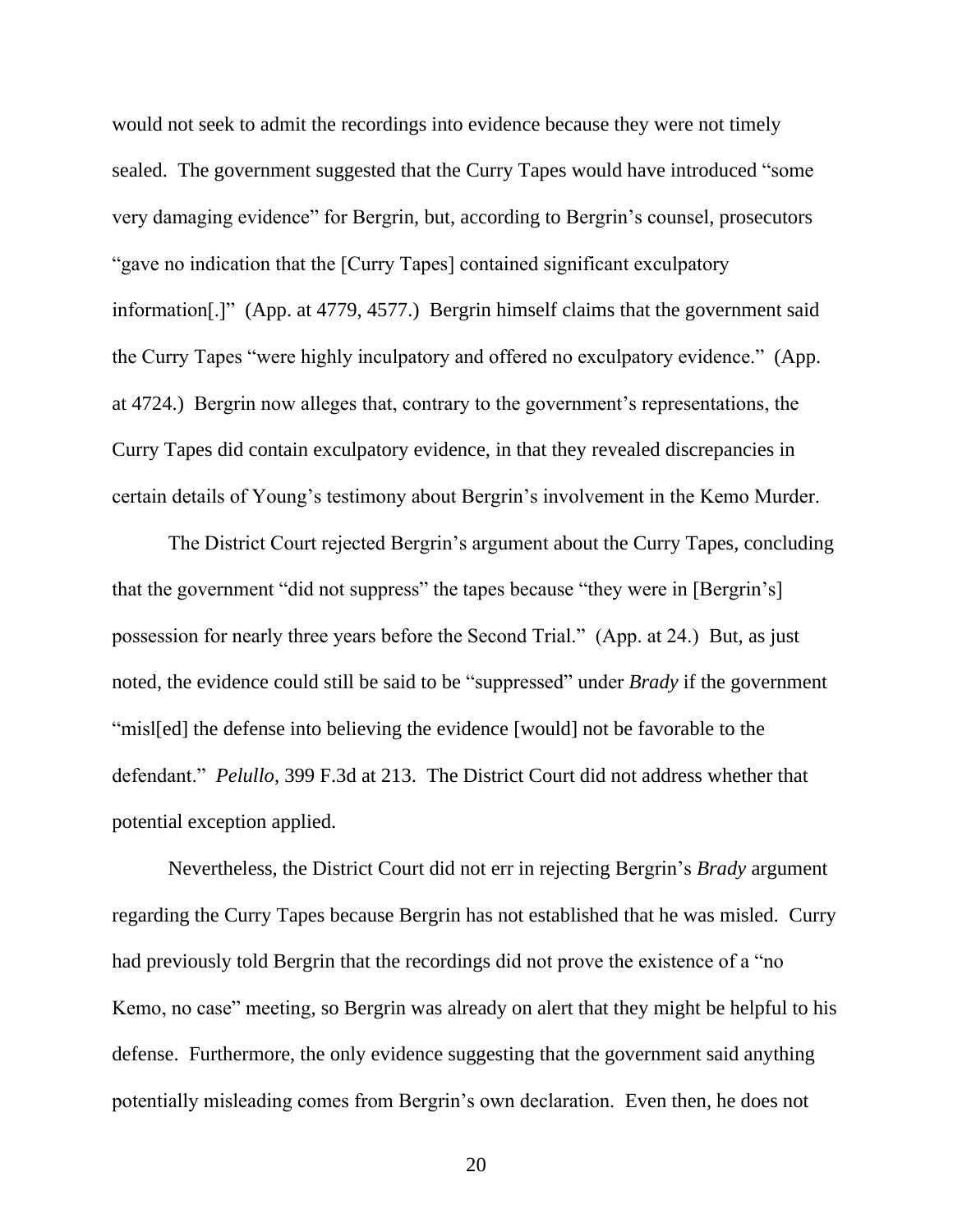identify who, if anyone, said that the tapes contained no exculpatory material, what exactly that person said, or when that person said it. And Bergrin's version of the story conflicts with his own counsel's declaration, which indicates that the government only asserted that there was abundant inculpatory material, not a lack of exculpatory material. In fact, the record shows that the reason for the government telling Bergrin that the Curry Tapes contained "some very damaging [inculpatory] evidence" was to dissuade him from "open[ing] the door" by trying to proffer other parts of the Curry Tapes – thus clearly signalling to Bergrin that some of the calls might indeed appear favorable to him. (App. at 4778-79.)

In sum, because the Curry Tapes were turned over and the government did not mislead Bergrin about them, the District Court was justified in deciding that the Curry Tapes were not suppressed and there was no *Brady* violation.

#### **2. Miller's Statements**

Bergrin also argues that the government violated *Brady* by failing to disclose Miller's statements about Young's accusations against Bergrin. The District Court rejected that claim for several reasons. First, it held that Bergrin failed to show "that he exercised reasonable diligence in obtaining Miller's proffered new testimony from other sources at or before trial[.]" (App. at 24-25 (citing *United States v. Perdomo*, 929 F.2d 967, 973 (3d Cir. 1991).) That was legal error. *Dennis* overruled *Perdomo* and held that